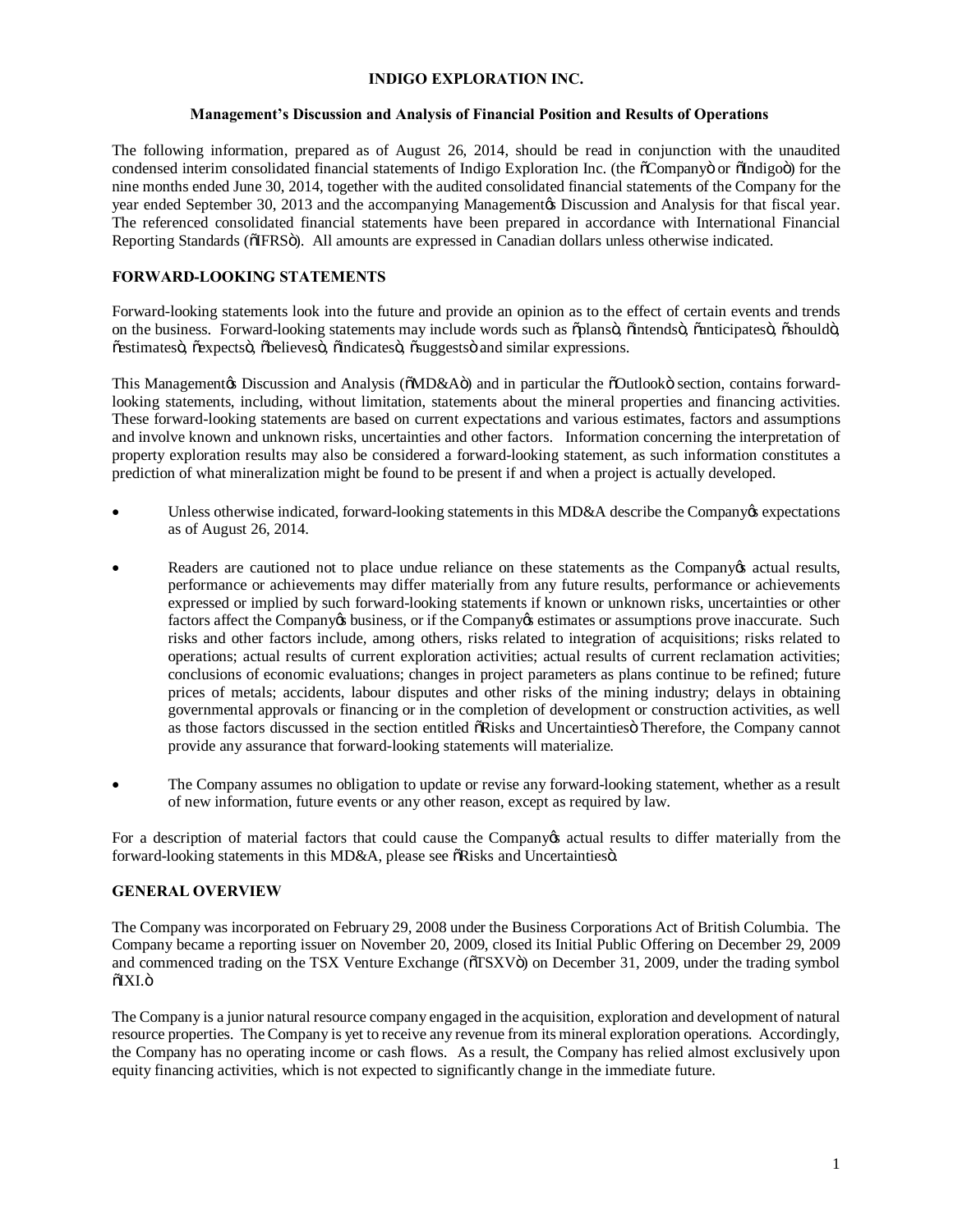The Company is focus is in gold exploration in the Republic of Burkina Faso, West Africa. In May 2010, the Company entered into an option agreement to acquire a  $100\%$  interest, subject to a 1.5% net smelter return ( $\delta$ NSR $\ddot{o}$ ) royalty, in the Moule Gold permit, in western Burkina Faso. During the year ended September 30, 2013, the Company made the final option payment and is awaiting the 100% transfer of the Moule Gold Permit to the Company by the Burkina Faso government.

In June 2010, the Company completed the acquisition of Sanu Resources Burkina Faso S.A.R.L. ( $\delta$ Sanu Burkina $\ddot{o}$ ), as a means of acquiring Sanu Burkina $\alpha$  four gold mineral exploration permits in Burkina Faso.

On November 4, 2013, the Company closed a non-brokered private placement of 4,900,000 units, priced at \$0.05 per unit, for gross proceeds of \$245,000. Proceeds of the private placement will be used to continue to advance the Company os mineral exploration properties in Burkina Faso, for acquisition payments, and for general working capital.

Effective November 14, 2013, Thomas Smale resigned as a director of the Company.

# **MINERAL PROPERTIES**

Paul Cowley, P.Geo, President, CEO and Director of Indigo, is the Qualified Person as defined in National Instrument 43-101, responsible for the review of technical information disseminated to the public by the Company, including any technical information in this MD&A.

# **Burkina Faso**

The Company currently holds six gold properties comprising four gold projects located in the Republic of Burkina Faso, West Africa. West Africa is underlain by the Birimian Greenstone Belt, one of the most prolific gold producing areas in the world. Several major gold companies are active in Burkina Faso, including IAMGOLD Corporation and Newmont Mining Corporation. Burkina Faso has six producing mines and a number of projects in the advance and development stages. Burkina Faso is considered to be relatively stable, both politically and economically, and relies primarily on farming and mining as its main sources of revenue.

Pursuant to the Mining Code of Burkina Faso, an exploration permit holder is required to incur 270,000 West African CFA Francs (\$602) of exploration expenditures per square kilometre per year in order to maintain its permits in good standing. If such expenditures are not incurred, the Government of Burkina Faso may, at its discretion, cancel the permits after giving the permit holder sixty days notice to remedy any deficiency. At June 30, 2014, the Company had not incurred sufficient expenditures on its Lati, Loto and Tordo permits to comply with the Mining Code of Burkina Faso. However, the Government of Burkina Faso has renewed the Lati, Loto and Tordo permits and has not issued the Company any notice of non-compliance. Sufficient expenditures have been incurred on the Moule and Kodyel permits. The Company believes its Burkina Faso permits are in good standing. The Company is in the process of renewing the Moule permit, which expired in the spring of 2014. The renewal of the permits is at the discretion of the Government of Burkina Faso. The Company believes the Moule permit will be extended.

#### *Kodyel Exploration Permit*

The 100% owned, 191 square kilometres Kodyel permit lies close to the Niger border approximately 300km east of Ouagadougou. Access is by paved road as far as Fada Nggourma about 200 km east of Ouagadougou and thence by laterite roads. The Kodyel permit covers an extension of the Fada NgGourma greenstone belt that extends into Niger. The Kodyel permit is traversed by a regional northeast-trending fault that stretches from Ghana to Niger and separates the mafic and felsic volcanics and metasedimentary rocks of the Fada belt from the migmatites and granites to the northwest. There are several active artisanal workings within the permit, including: Hantekoura (CFA) and Kodyel 1. The extensive Tangounga and Songonduari artisanal workings currently lie off the permit but are part of the same structure, continuing towards and into Niger.

Until early 2012 the Company had been unable to access the Kodyel permit due to a border dispute between Burkina Faso and Niger. The temporary suspension on the Kodyel permit was lifted and the Company commenced exploration on the renewed Kodyel permit. The renewed permit had reduced from 238 square kilometres to 191 square kilometres to exclude a 2 kilometre wide strip adjacent to the Niger border. The permit retained a right of first refusal to include this excluded area (which hosts the Tangounga artisanal mining site) after the World Court finalizes the border location.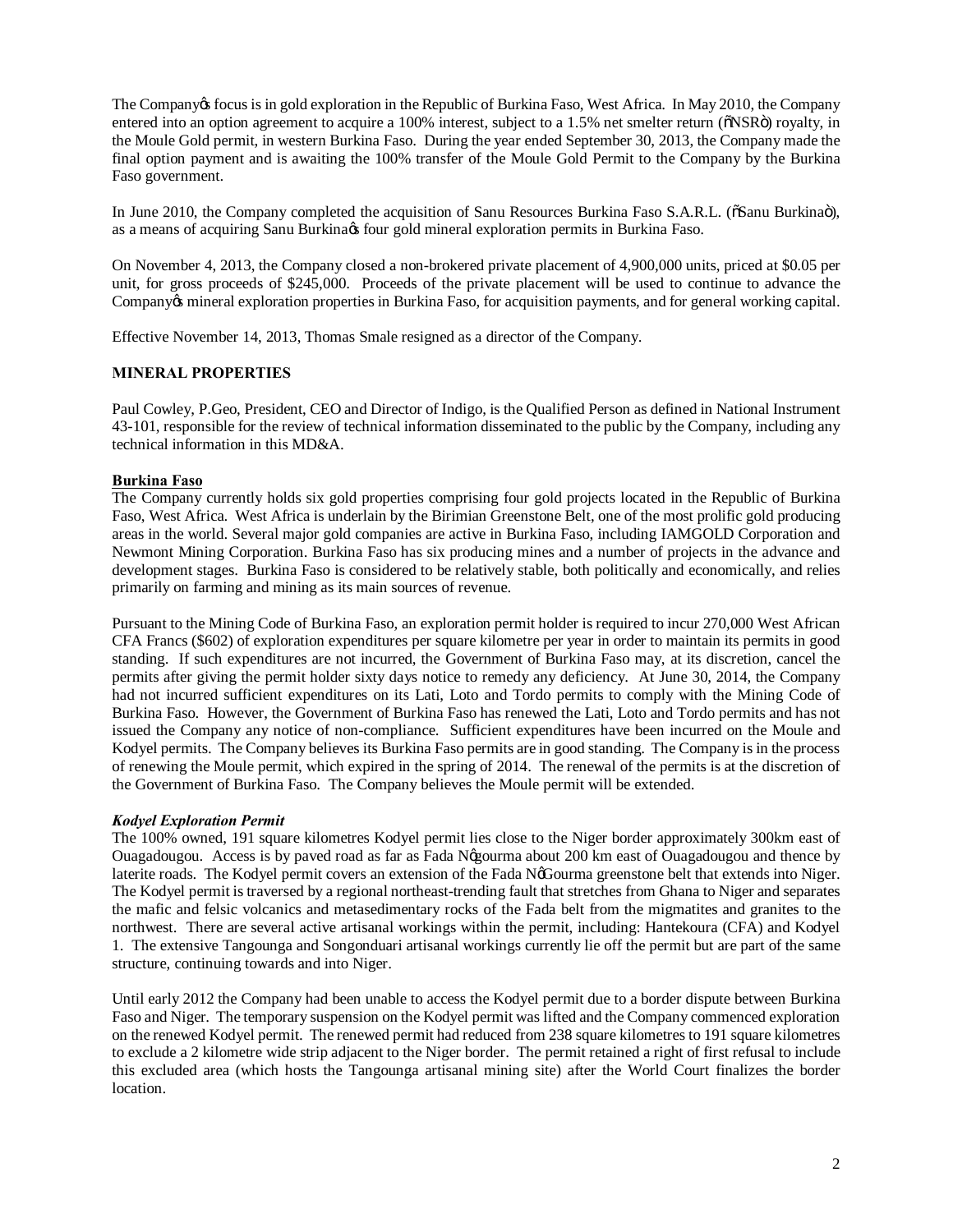On April 16, 2013, the World Court handed down their decision on the position of the Burkina Faso 6 Niger border in the vicinity of the Kodyel permit. According to maps provided by the World Court, the new border is approximately 6 kilometres northeast of the previous border position in the vicinity of the Kodyel permit. The Company is making efforts to re-assume the original Kodyel permit which would incorporate the Tangounga artisanal workings. The Company is uncertain as to when the excluded area will be returned to the Company.

# *Moule Option*

On May 5, 2010, the Company entered into an option agreement to acquire a 100% interest, subject to a 1.5% net smelter return ( $\delta$ NSR $\ddot{o}$ ) royalty, in the Moule Gold Permit, in western Burkina Faso. The final payment was wired to Burkina Faso on April 24, 2013. Documentation is in progress for finalizing the title transfer. Once complete, the Company will hold a 100% interest in the Moule Gold Permit, subject to the Minister of Mines extending the permit. The Company paid an aggregate of US\$400,000 and issued 300,000 common shares at the fair value of \$15,000 to acquire the Moule Gold Permit. The Company has the right to purchase the entire 1.5% NSR royalty for US\$1,800,000.

The Moule Gold Permit covers 249 square kilometres of prospective Birimian greenstone geology. Exploration prior to acquisition by Indigo consisted of property wide mapping, soil geochemistry, quartz veining and quartz float sampling and ground geophysics. These surveys located a number of gold targets, including: Zelingpe 1, Zelingpe 2, Vein 2 and Vein 3.

The Company completed initial RC drill programs on Zelingpe 1, Zelingpe 2 and Vein 3; and followed up with a diamond drill program at Vein 2 and Vein 3. These were the first drill programs ever completed at Moule.

Results of the drill programs have been reported by press release and in prior MD&A $\alpha$ s. Drill plans and selected sections from the Moule diamond drill program can be found on the Company twebsite at www.indigoexploration.com.

The Company has given its option exercise notice to the owner of Moule to finalize its 100% ownership of the permit. The transfer of title is in progress.

# *Lati Exploration Permit*

The 100% owned, 246 square kilometre Lati Permit covers a major north-south shear zone in the Boromo greenstone belt. Lati is the site of expanding artisanal activity with at least three known active artisanal mining areas over the 8 kilometre long Prospect 1. The Lati permit is about 150 km by road west of Ouagadougou. Lati was previously explored by the United Nations Development Program ( $\delta$ UNDP $\ddot{\text{o}}$ ) and the Burkina Faso Office of Mines and Geology ( $\delta$ BUMIGEB $\ddot{o}$ ) for volcanic-hosted massive sulfides ( $\delta$ VHMS $\ddot{o}$ ) similar to the Perkoa zinc deposit, as well as by Carlin Resources and Incanore Resources for gold.

Results of a RC drill program on Lati have been reported by press releases and in prior MD&A&. Drill plans and selected sections from the Lati RC drill program can be found on the Company twebsite at www.indigoexploration.com.

# *Tordo Exploration Permit*

The 100% owned, 143 square kilometre Tordo permit lies about 150km east of Ouagadougou. The permit covers a portion of the Fada N'gourma greenstone belt which consists of meta-tuff, meta-sediment and mafic metavolcanic rocks and has never been previously explored until recently by Sanu Burkina.

The Company plans a trenching at Tordo in advance of a preliminary drilling program.

## *Loto Exploration Permit*

The 100% owned, 93 square kilometre Loto exploration permit is located in the Boromo greenstone belt, contiguous to the Moule Exploration Permit, and forms part of the Moule project. The Loto permit lies near the town of Diebougou, approximately 270 km by road from Ouagadougou of which 250 km is paved. The area is intensely farmed and it has taken time to establish a working relationship with the local community.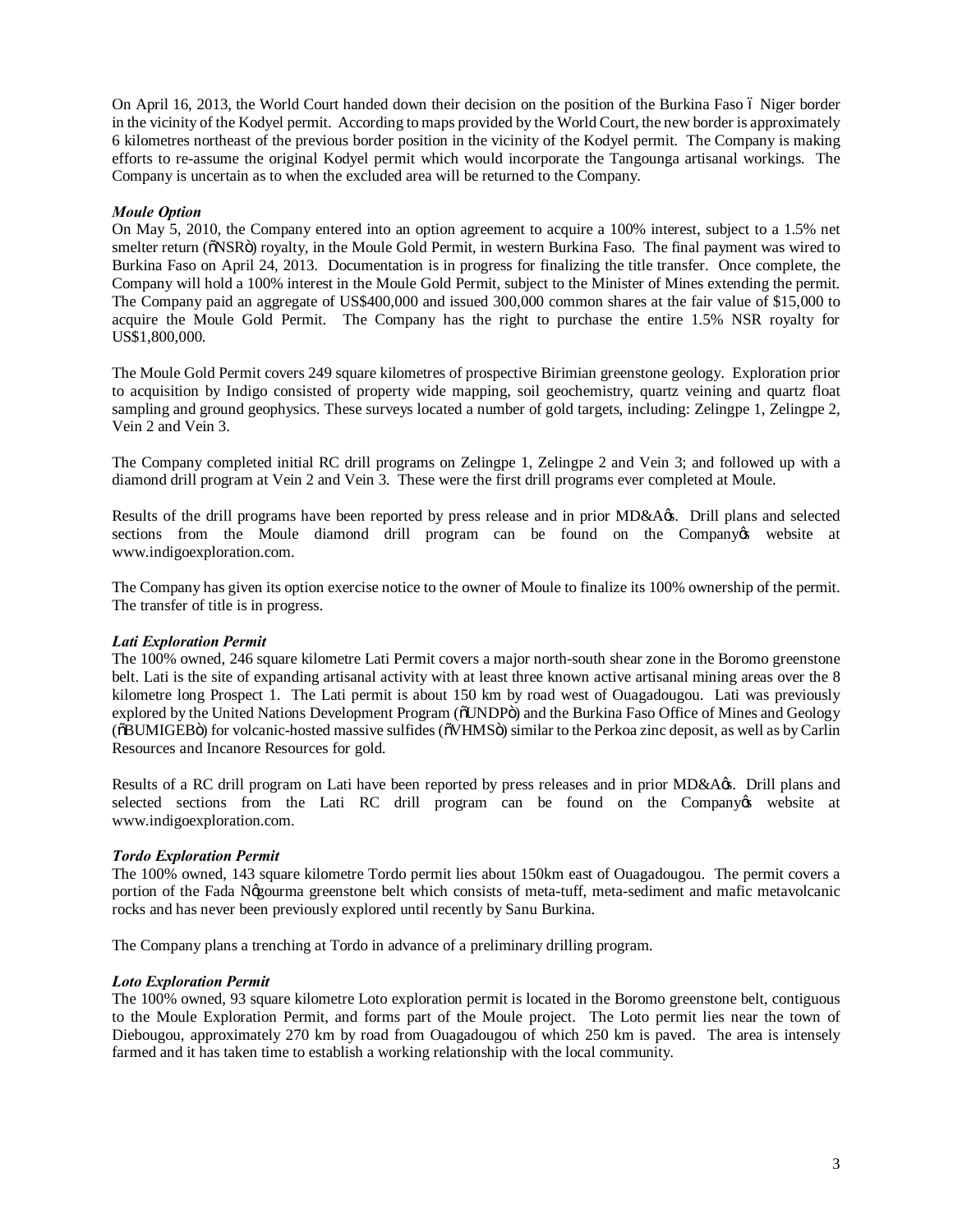# **QUARTERLY INFORMATION**

The following is selected financial data from the Company osuperly financial statements for the last eight quarters ending with the most recently completed quarter, being the three months ended June 30, 2014.

|                           | For the quarter ended (\$) |               |               |               |
|---------------------------|----------------------------|---------------|---------------|---------------|
|                           | Jun. 30, 2014              | Mar. 31, 2014 | Dec. 31, 2013 | Sep. 30, 2013 |
| Total revenues            | -                          |               | -             |               |
| Loss                      | (37, 158)                  | (53, 555)     | (40, 187)     | (1, 114, 983) |
| Loss per share (basic and |                            |               |               |               |
| diluted) $(1)$            | (0.00)                     | (0.00)        | (0.00)        | (0.03)        |
| Total assets              | 2,921,084                  | 2,958,250     | 3,022,534     | 2,818,705     |

|                           | For the quarter ended (\$) |               |               |               |
|---------------------------|----------------------------|---------------|---------------|---------------|
|                           | Jun. 30, 2013              | Mar. 31, 2013 | Dec. 31, 2012 | Sep. 30, 2012 |
| Total revenues            |                            |               | -             |               |
| Loss                      | (41, 954)                  | (56, 157)     | (47, 799)     | (150,581)     |
| Loss per share (basic and |                            |               |               |               |
| diluted) $(1)$            | (0.00)                     | (0.00)        | (0.00)        | (0.00)        |
| Total assets              | 3,929,841                  | 3,503,539     | 3,564,579     | 3,648,530     |

(1) The basic and diluted calculations result in the same values.

The loss declined in the quarter ended December 31, 2012 and subsequent quarters due to decreased administrative expenditures as management took steps to conserve cash. The loss in the quarter ended September 30, 2013 increased due to write-down of mineral properties of \$1,044,360.

# **RESULTS OF OPERATIONS**

The Company recorded a loss of \$130,900 (\$0.00 per share) for the nine months ended June 30, 2014 as compared to a loss of \$145,910 (\$0.00 per share) for the nine months ended June 30, 2013.

Differences in general and administrative expenses of note include:

- · Accounting and audit fees of \$37,950 (2013 \$35,674). Accounting and audit fees include fees incurred in Canada and Burkina Faso. The increase was due to the timing of accounting invoices received in Burkina Faso.
- Foreign exchange loss of \$2,369 (2013 \$2,708). Based primarily on activities conducted in Burkina Faso in West African CFA Francs, Euros and US dollars.
- Management and administration fees of \$21,364 (2013 \$23,288). Management fees are charges from the CEO.
- · Office and miscellaneous expenses of \$41,765 (2013 \$55,907). Office expenses, including those related to Sanu Burkina, decreased in the period due to a reduction in business activity.
- Loss on sale of equipment of \$6,035 (2013 \$nil). The Company sold vehicles located in Burkina Faso for proceeds of \$11,150.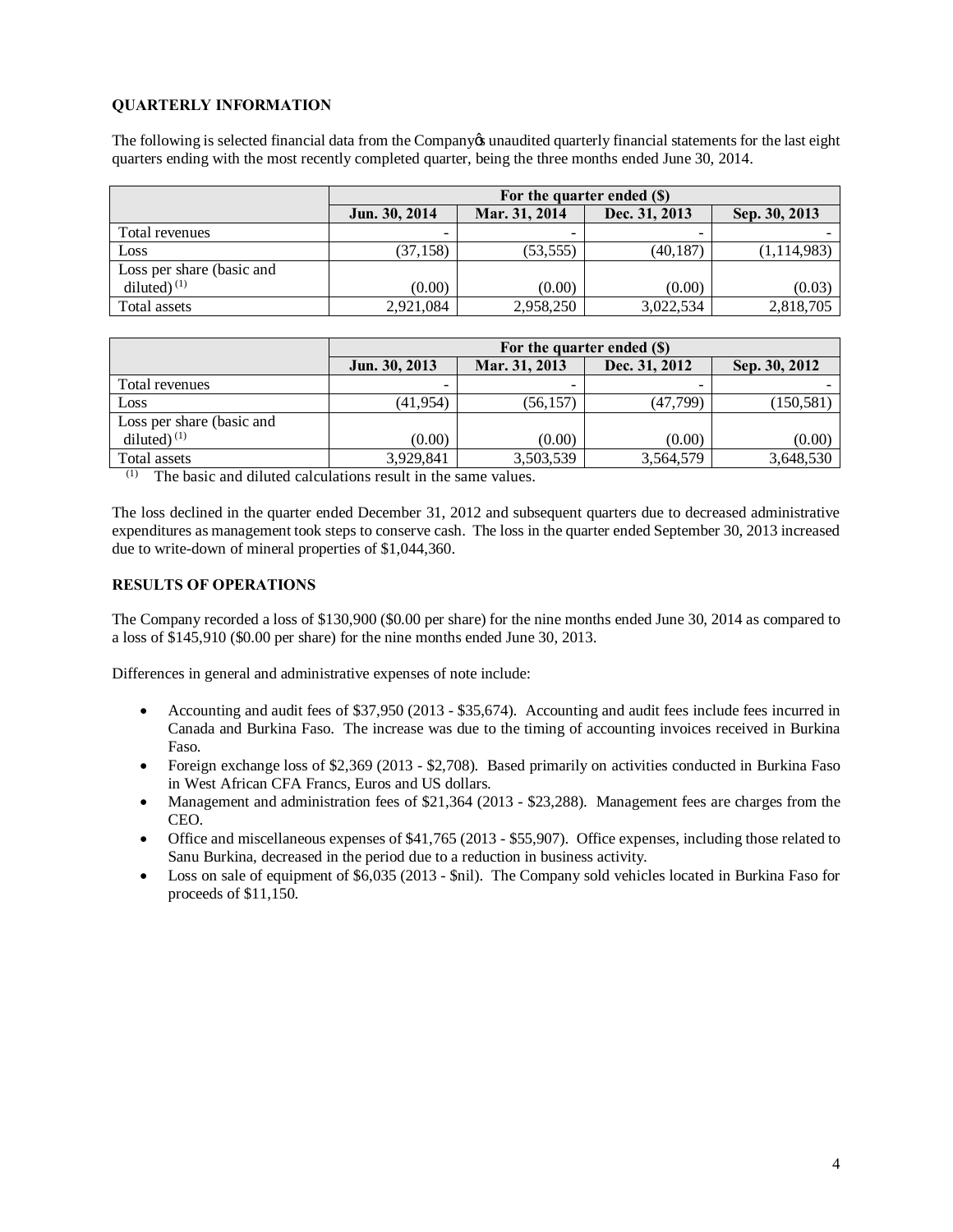# **FINANCING ACTIVITIES AND CAPITAL EXPENDITURES**

## *Financing Activities*

During the nine months ended June 30, 2014, the Company completed the following financing:

(i) On November 4, 2013, the Company closed a non-brokered private placement of 4,900,000 units, priced at \$0.05 per unit, for gross proceeds of \$245,000. Each unit is comprised of one common share and one share purchase warrant. Each share purchase warrant entitles the holder thereof the right to purchase one common share at a price of \$0.12 per share on or before November 4, 2016.

In connection with the private placement, the Company incurred cash issue costs of \$1,975.

During the nine months ended June 30, 2013, the Company completed the following financing:

(i) On April 3, 2013, the Company closed a non-brokered private placement of 10,000,000 units at \$0.05 per unit for gross proceeds of \$500,000. Each unit is comprised of one common share and one share purchase warrant. Each whole warrant entitles the holder thereof the right to purchase one common share of the Company at \$0.12 per share, exercisable up to April 3, 2014. A value of \$10,000 has been attributed to the warrants.

In connection with the private placement, the Company incurred cash issue costs of \$5,370.

#### *Capital Expenditures*

The capital expenditures of the Company during the nine months ended June 30, 2014 included deferred mineral property expenditures of \$138,559 (2013 - \$193,273) and deferred acquisition expenditures of \$nil (2013 - \$235,673).

## **LIQUIDITY AND CAPITAL RESOURCES**

The Company is operations consumed \$119,258 of cash (before working capital items) for the nine months ended June 30, 2014 (2013 - \$137,938) with an additional \$138,559 (2013 - \$193,273) used on mineral property deferred exploration expenditures and \$nil (2013 - \$235,673) used on deferred acquisition expenditures. The cash requirement was fulfilled from cash on hand at the beginning of the period, from the proceeds from a \$245,000 private placement and from the proceeds from the sale of vehicles (\$11,150).

The Company is aggregate operating, investing and financing activities during the nine months ended June 30, 2014 resulted in a net decrease in its cash balance from \$99,224 at September 30, 2013 to \$88,523 at June 30, 2014. The Company's working capital decreased to \$64,618 at June 30, 2014 (September 30, 2013 - \$66,093). The Company has no long term debt.

The Company has no further payments to make to acquire any of its Burkina Faso mineral properties. The Company has minimum exploration commitments in Burkina Faso in order to keep its properties in good standing. Aside from the minimum exploration commitments in Burkina Faso, the Company does not have any commitment for material capital expenditures over the near term or long term and none are presently contemplated in excess of normal operating requirements.

The Company has not as yet put into commercial production any of its mineral properties and as such has no operating revenues or cash flows. Accordingly, the Company is dependent on the equity markets as its sole source of operating working capital, and the Company's capital resources are largely determined by the strength of the junior resource capital markets and by the status of the Company's projects in relation to these markets, and its ability to compete for investor support of its projects. There can be no assurance that financing, whether debt or equity, will always be available to the Company in the amount required at any particular time or for any particular period or, if available, that it can be obtained on terms satisfactory to it.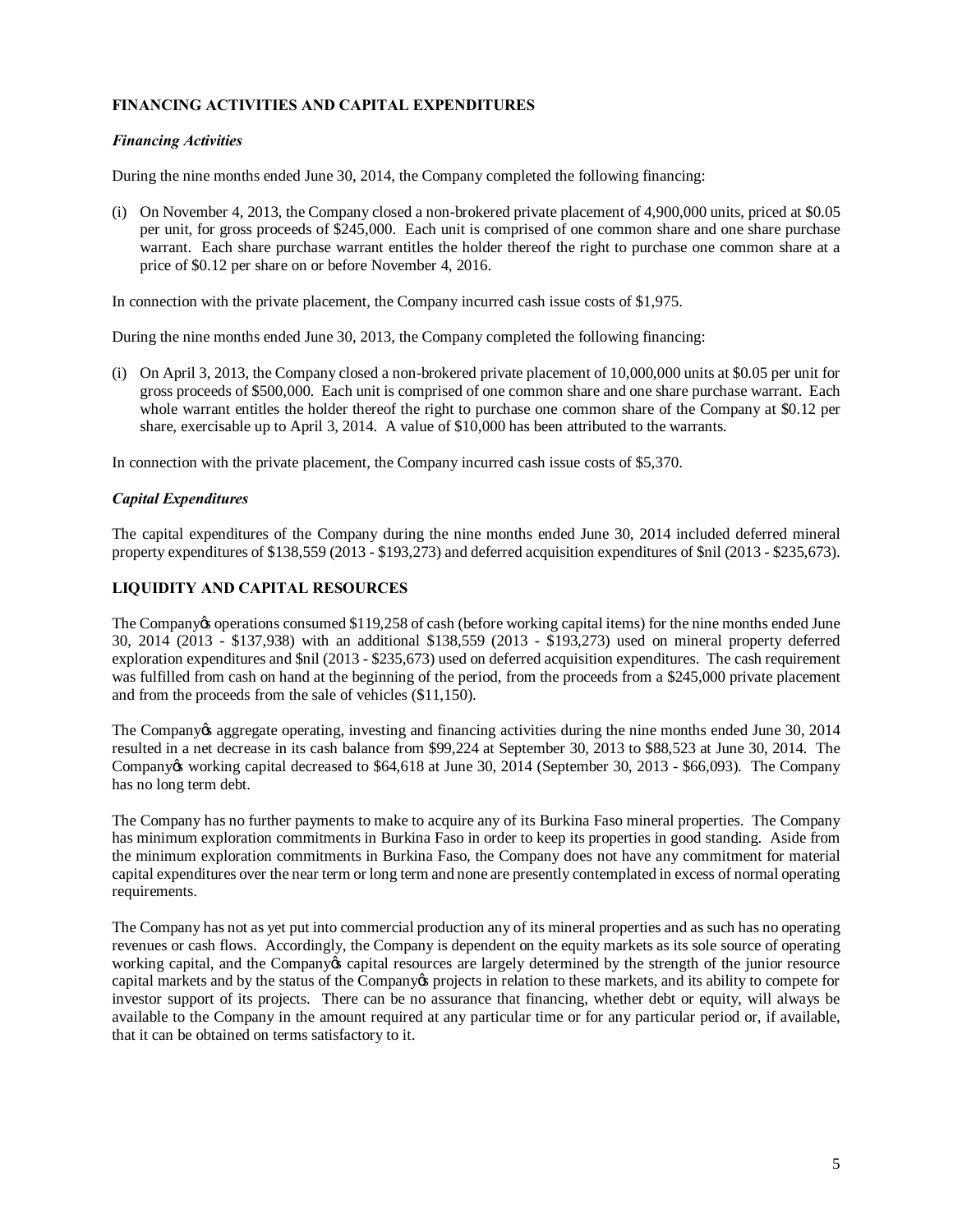# **TRANSACTIONS WITH RELATED PARTIES**

During the three and nine months ended June 30, 2014 and 2013, the Company incurred the following expenditures charged by directors and officers of the Company and by companies controlled by directors and officers of the Company:

|                                          | Three months ended<br><b>June 30,</b> |        | Nine months ended<br><b>June 30,</b> |        |
|------------------------------------------|---------------------------------------|--------|--------------------------------------|--------|
|                                          |                                       |        |                                      |        |
|                                          | 2014                                  | 2013   | 2014                                 | 2013   |
|                                          | \$                                    | S      | S                                    | D      |
| Accounting fees $(1)$                    | 4,180                                 | 6,641  | 15,961                               | 21,666 |
| Management and administration fees $(2)$ | 5,850                                 | 7,000  | 20,800                               | 19,650 |
|                                          | 10.030                                | 13,641 | 36,761                               | 41,316 |

(1) Includes fees billed by a company owned by the Chief Financial Officer, Rob McMorran.<br>(2) Includes fees billed by a company owned by the Chief Executive Officer, Paul Cowley

Includes fees billed by a company owned by the Chief Executive Officer, Paul Cowley.

As at June 30, 2014, accounts payable and accrued liabilities includes an amount of \$29,256 (September 30, 2013 - \$14,105) due to companies controlled by directors and officers of the Company. These amounts are unsecured, noninterest bearing and due on demand.

Key management includes the Chief Executive Officer and the directors of the Company. The compensation paid or payable to key management for services during the three and nine months ended June 30, 2014 and 2013 is identical to the table above.

## **FINANCIAL INSTRUMENTS**

#### Classification of Financial Instruments

The Company of financial instruments consist of cash and cash equivalents, other receivables, and accounts payable and accrued liabilities. Cash and cash equivalents and other receivables are designated as loans and receivables, which are measured at amortized cost. Accounts payable and accrued liabilities are designated as other financial liabilities, which are measured at amortized cost.

As at June 30, 2014, the Company believes that the carrying values of cash and cash equivalents, other receivables, and accounts payable and accrued liabilities approximate their fair values because of their nature and relatively short maturity dates or durations.

Discussions of risks associated with financial assets and liabilities are detailed below:

## Foreign Exchange Risk

A portion of the Company of financial assets and liabilities is denominated in West African CFA francs ( $\tilde{C}$ CFA $\tilde{C}$ ) giving rise to risks from changes in the foreign exchange rate. The Company is exposed to currency exchange rate risk to the extent of its activities in the Burkina Faso. The Company's currency risk is presently limited to \$9,845 of net exposure denominated in CFAs. Based on this exposure as at June 30, 2014, a 5% change in the exchange rate would give rise to a change in loss of \$492. The Company does not use derivative financial instruments to reduce its foreign exchange exposure.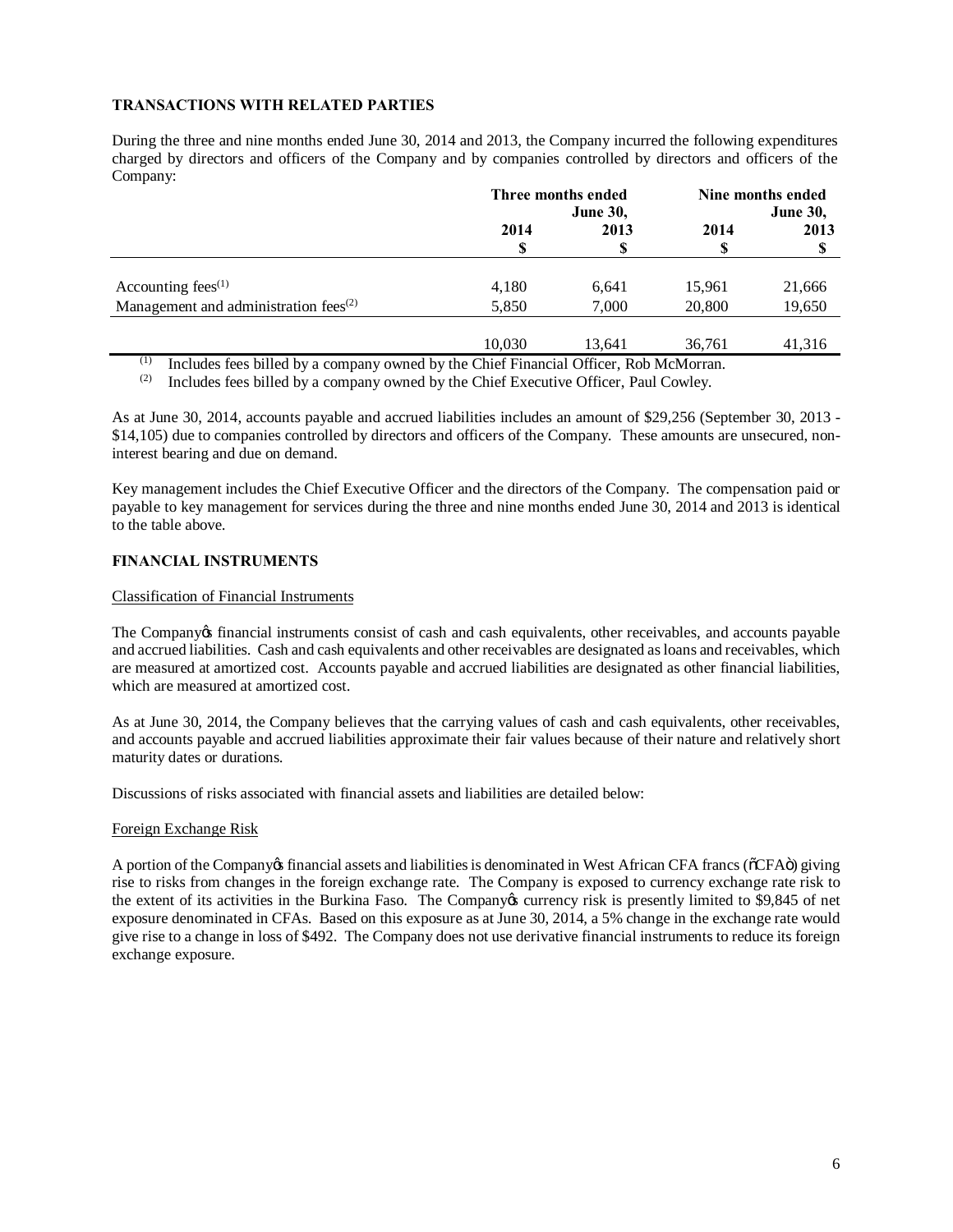The currencies of the Company of financial instruments were as follows:

|                                          |                 | June 30, 2014             |  |
|------------------------------------------|-----------------|---------------------------|--|
|                                          | Canadian dollar | <b>CFA</b>                |  |
| Cash and cash equivalents                | 78.174          | 10,349                    |  |
| Other receivables                        | 1,996           |                           |  |
| Accounts payable and accrued liabilities | (29, 887)       | (504)                     |  |
| Net exposure                             | 50,283          | 9,845                     |  |
|                                          |                 | <b>September 30, 2013</b> |  |
|                                          | Canadian dollar | <b>CFA</b>                |  |
| Cash and cash equivalents                | 96,066          | 3,158                     |  |
| Other receivables                        | 2,450           |                           |  |
| Accounts payable and accrued liabilities | (37,970)        | (2,167)                   |  |
| Net exposure                             | 60.546          | 991                       |  |

Future changes in exchange rates could have a material effect on the Company obusiness, financial condition and results of operations.

## Credit Risk

Credit risk arises from cash held with banks and financial institutions. The maximum exposure to credit risk is equal to the carrying value of the financial assets. The majority of the Company's cash is held through a major Canadian charted bank and accordingly, the Company's exposure to credit risk is considered to be limited.

#### Interest Rate Risk

Interest rate risk is the risk that the fair value of future cash flows of a financial instrument will fluctuate because of changes in market interest rates. Although interest income on the Company's cash and cash equivalents is subject to a variable interest rate, the risk exposure is not significant due to the small amount of interest income these balances.

#### Liquidity Risk

The Company manages liquidity risk by maintaining sufficient cash to enable settlement of transactions as they come due. Management monitors the Company os contractual obligations and other expenses to ensure adequate liquidity is maintained.

## **OUTSTANDING SHARE DATA**

- a) Authorized: Unlimited common shares without par value.
- b) Issued and outstanding: 47,960,982 common shares as at August 26, 2014.
- c) Outstanding warrants and options as at August 26, 2014:

| Type of Security        | Number    | Exercise Price | <b>Expiry Date</b> |
|-------------------------|-----------|----------------|--------------------|
| Share purchase warrants | 4,900,000 | \$0.12         | November 4, $2016$ |
| Stock options           | 275,000   | \$0.15         | September 10, 2014 |
| Stock options           | 475,000   | \$0.20         | August 9, 2015     |
| Stock options           | 515,000   | \$0.30         | November 3, $2016$ |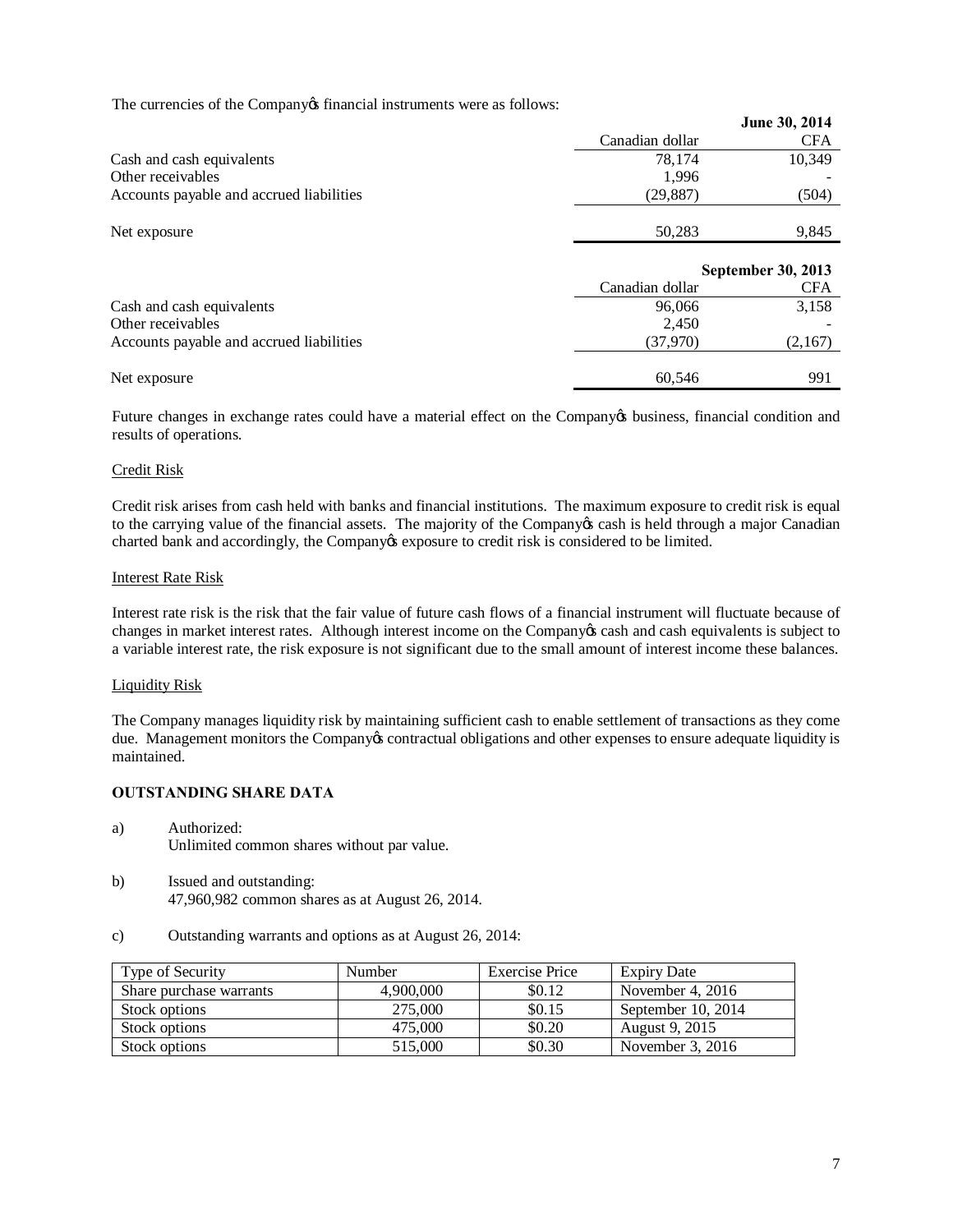# **DISCLOSURE CONTROLS AND PROCEDURES**

Disclosure controls and procedures are intended to provide reasonable assurance that information required to be disclosed is recorded, processed, summarized, and reported within the time periods specified by securities regulations and that the information required to be disclosed is accumulated and communicated to management. Internal controls over financial reporting are intended to provide reasonable assurance regarding the reliability of financial reporting and the preparation of financial statements for external purposes in accordance with IFRS.

In connection with National Instrument 52-109 (Certificate of Disclosure in Issuer & Annual and Interim Filings) ( $\delta$ NI 52-109<sub>0</sub>), the Chief Executive Officer and Chief Financial Officer of the Company have filed a Venture Issuer Basic Certificate with respect to the financial information contained in the unaudited interim condensed consolidated financial statements for the nine months ended June 30, 2014 and this accompanying MD&A (together, the  $\delta$ Interim Filingsö).

In contrast to the full certificate under NI 52-109, the Venture Issuer Basic Certificate does not include representations relating to the establishment and maintenance of disclosure controls and procedures and internal control over financial reporting, as defined in NI 52-109. For further information the reader should refer to the Venture Issuer Basic Certificates filed by the Company with the Interim Filings on SEDAR at www.sedar.com.

## **RISKS AND UNCERTAINTIES**

Certain risks are faced by the Company, which could affect its financial position. In general they relate to the availability of equity capital to finance the acquisition, exploration and development of existing and future exploration and development projects. The availability of equity capital to junior resource companies is affected by commodity prices, global economic conditions and economic conditions and government policies in the countries of operation, among other things. These conditions are beyond the control of the management of the Company and have a direct effect on the Company os ability to raise capital.

The Company's working capital and liquidity fluctuate in proportion to its ongoing equity financing activities. The Company requires a certain amount of liquid capital in order to sustain its operations and in order to meet various obligations as specified under the its mineral property option agreement. Should the Company fail to obtain future equity financing due to reasons as described above, it will not be able to meet these obligations and may lose its interest in the property covered by the agreement. Further, should the Company be unable to obtain sufficient equity financing for working capital, it may be unable to meet its ongoing operational commitments.

The Company to properties are in the exploration stage and without known reserves. Exploration and development of natural resources involves substantial expenditures and a high degree of risk. Few exploration properties are ultimately developed into producing properties. Accordingly, the Company has no material revenue, writes-off its mineral properties from time to time and operates at a loss. Continued operations are dependent upon ongoing equity financing activities.

Pursuant to the Mining Code of Burkina Faso, an exploration permit holder is required to incur 270,000 West African CFA Francs (\$602) of exploration expenditures per square kilometre per year in order to maintain its permits in good standing. If such expenditures are not incurred, the Government of Burkina Faso may, at its discretion, cancel the permits after giving the permit holder sixty days notice to remedy any deficiency.

# **OUTLOOK**

The Company is focus is on the exploration and advancement of its mineral properties in Burkina Faso. A drill campaign completed in February 2012 on the Lati permit and two large soil sampling programs completed during 2012 on the Kodyel and Moule/Loto permits generated new and sizeable drill targets.

Since the spring of 2012, the Company has minimized its expenditures in order to conserve cash.

In November 2013, the Company closed a non-brokered private placement of \$245,000 to provide working capital and funding for exploration. Additional funding will be required in order to continue to advance the Burkina Faso permits.